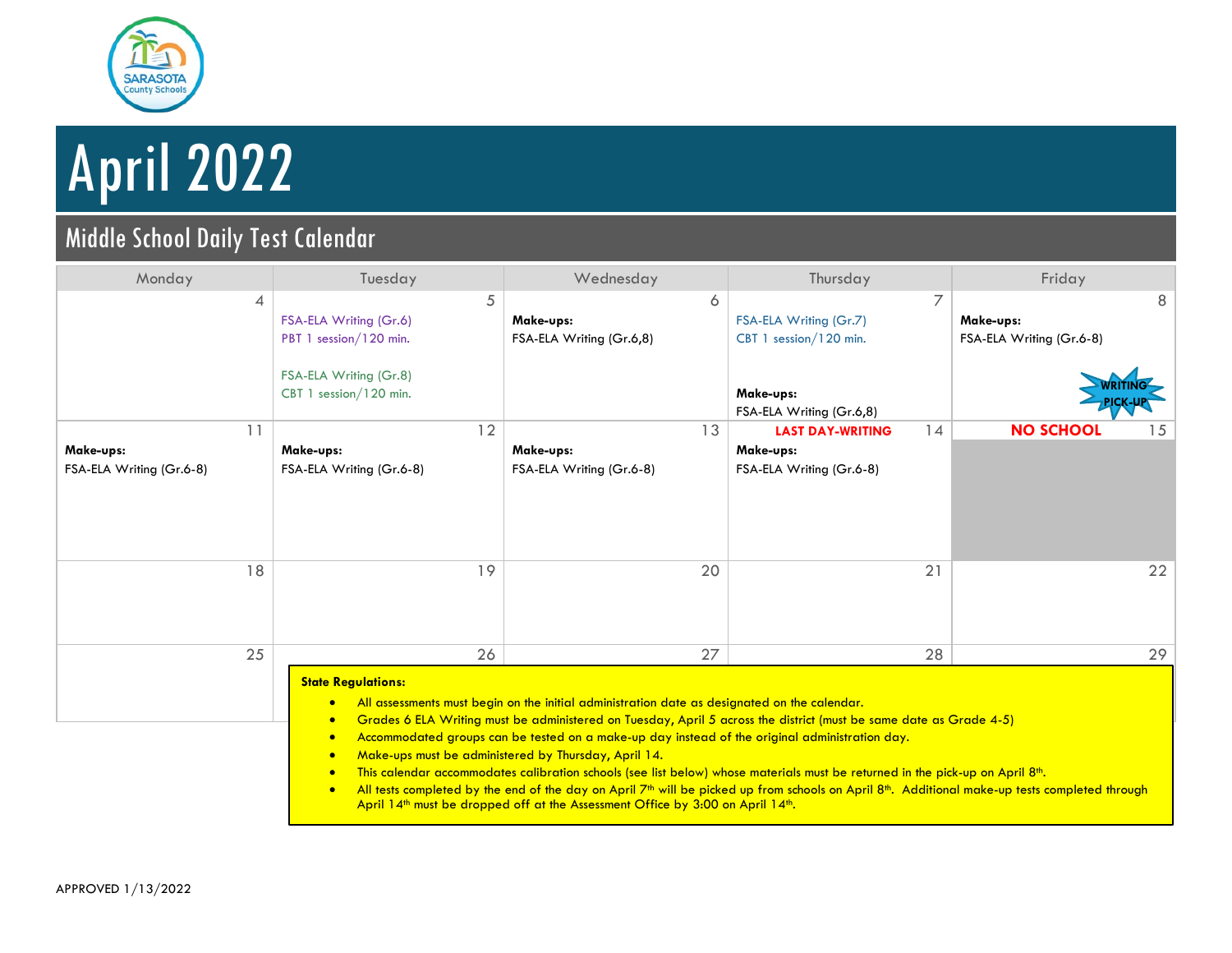

## May 2022

## Middle School Daily Test Calendar

| Monday                                                                                                                                                                       | Tuesday                                                                                                                                                                                  | Wednesday                                                                                                                                                                                                        | Thursday                                                                                                                                                                                                                     | Friday                                                                                                                                                                                                                                       |
|------------------------------------------------------------------------------------------------------------------------------------------------------------------------------|------------------------------------------------------------------------------------------------------------------------------------------------------------------------------------------|------------------------------------------------------------------------------------------------------------------------------------------------------------------------------------------------------------------|------------------------------------------------------------------------------------------------------------------------------------------------------------------------------------------------------------------------------|----------------------------------------------------------------------------------------------------------------------------------------------------------------------------------------------------------------------------------------------|
| $\overline{2}$                                                                                                                                                               | 3<br>FSA-ELA Reading (Gr.6)<br>PBT Session 1/85 min.<br>FSA-ELA Reading (Gr.8)<br>CBT Session 1/85 min                                                                                   | 4<br>FSA-ELA Reading (Gr.6)<br>PBT Session 2/85 min.<br>FSA-ELA Reading (Gr.8)<br>CBT Session 2/85 min.<br>Make-ups:<br>FSA-Reading (Gr. 6,8)                                                                    | 5<br>FSA-ELA Reading (Gr.7)<br>CBT Session 1/85 min.<br>FSA-Math (Gr.7)<br>CBT Session 1/60 min.<br>(SSAS and Woodland ONLY)<br>Make-ups:<br>FSA-Reading (Gr. 6,8)                                                           | 6<br>FSA-Reading (Gr.7)<br>CBT Session 2/85 min.<br>FSA-Math (Gr.7)<br>CBT Session 2, 3/120 min.<br>(SSAS and Woodland ONLY)<br>Make-ups:<br>FSA-Reading (Gr. 6,8)<br>FSA-Math (Gr. 7)<br><b>PICK-UP</b><br><b>GRADE 6</b><br><b>READING</b> |
| 9<br>FSA- Math (Gr. 6)<br>PBT Session 1/60 min.<br>FSA-Math (Gr.8)<br>CBT Session 1/60 min.<br>Make-ups:<br>FSA-Reading (Gr. 6,8)<br>FSA-Math (Gr. 7)<br>FSA-Writing (Gr. 6) | 10<br>FSA- Math (Gr. 6)<br>PBT Sessions 2, 3/120 min.<br>FSA-Math (Gr.8)<br>CBT Session 2, 3/120 min.<br>Make-ups:<br>FSA-Reading (Gr. 6,8)<br>FSA-Math (Gr. 6-8)<br>FSA-Writing (Gr. 6) | 11<br>FSA-Math (Gr.7)<br>CBT Session 1/60 min.<br>FSA-ELA Reading (Gr.7)<br>CBT Session 1/85 min.<br>(SSAS and Woodland ONLY)<br>Make-ups:<br>FSA-Reading (Gr. 6,8)<br>FSA-Math (Gr. 6-8)<br>FSA-Writing (Gr. 6) | 12<br>FSA-Math (Gr.7)<br>CBT Session 2, $3/120$ min.<br><b>FSA-ELA Reading (Gr.7)</b><br>CBT Session 2/85 min<br>(SSAS and Woodland ONLY)<br>Make-ups:<br>FSA-Reading (Gr. 6-8)<br>FSA-Math (Gr. 6-8)<br>FSA-Writing (Gr. 6) | 13<br><b>LAST DAY OF FSA-PBT TESTING</b><br>FSSA-Science (Gr.8)<br>PBT Session 1, 2/160 min.<br>Make-ups:<br>FSA-Reading (Gr. 6-8)<br>FSA-Math (Gr. 6-8)<br>FSA-Writing (Gr. 6)<br><b>REMAINING</b>                                          |